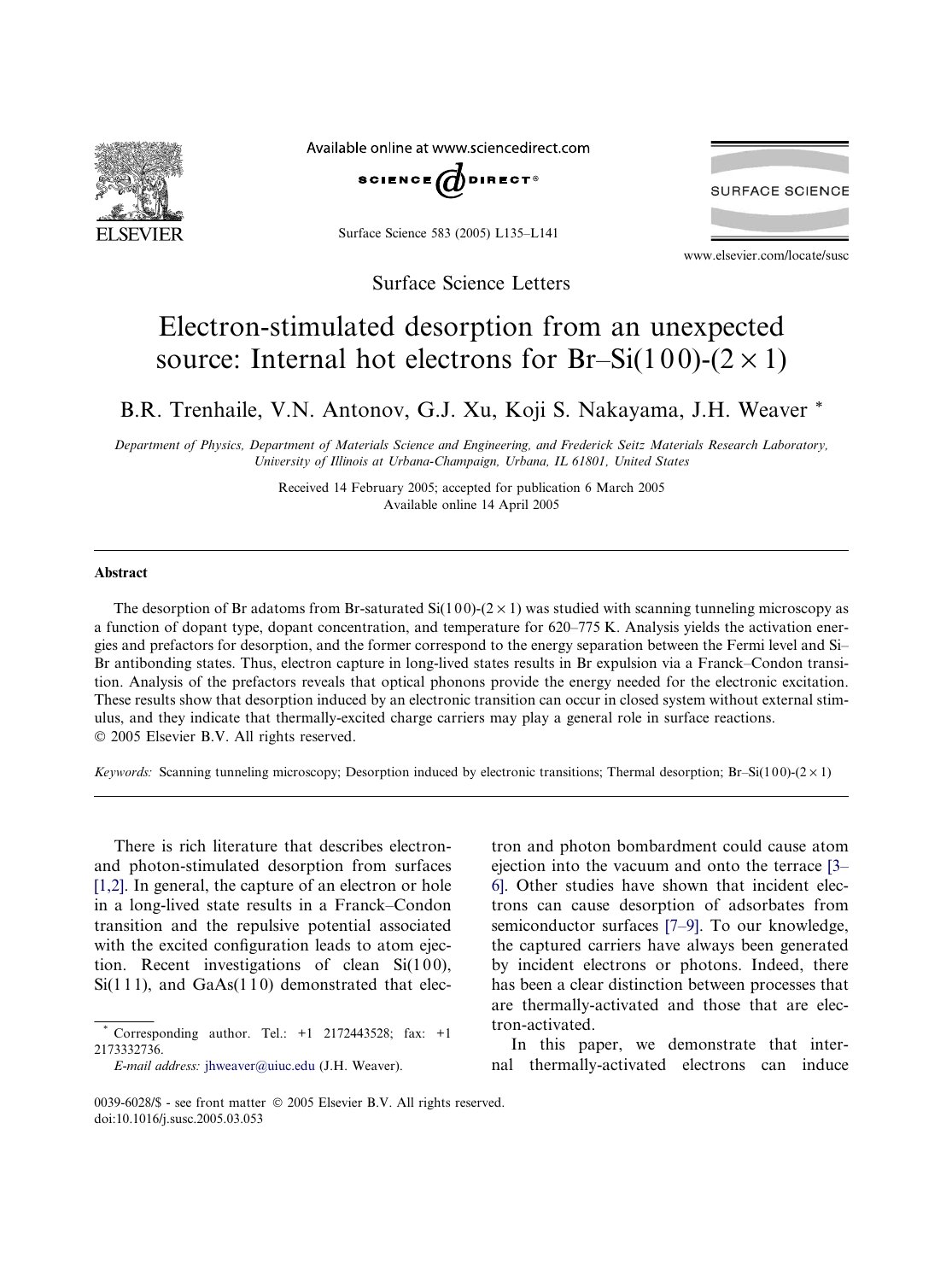desorption of Br atoms from Br-saturated  $Si(100)$ - $(2 \times 1)$  at temperatures ranging from 620–775 K.  $Br-Si(100)$  is ideal to show a connection between phonons and electronic processes because Br is tightly bound and the known reactions that lead to desorption involve  $\text{SiBr}_2$  and occur at much higher temperature than studied here  $(\sim 950 \text{ K})$ [\[10\].](#page-5-0) The results are important because they show that an electronic transition can induce desorption in a closed system without external stimulus. Hot carriers may activate a wide range of processes which had previously gone unnoticed.

With scanning tunneling microscopy, STM, we measured the Br coverage before and after a thermal cycle and deduced the temperature-dependent desorption rate as a function of the doping concentration and type. We then determined the activation energies for desorption and found that they are in good agreement with the separation between the Si–Br antibonding,  $\sigma^*$ , states and the Fermi level,  $E_F$ . We conclude that desorption is caused by localization of electrons in the  $\sigma^*$  states. Moreover, analysis of the prefactors indicates that the optical phonons of Si are the energy source for electron excitation, and it reveals a compensation effect that arises from the entropy associated with the multiphonon excitations.

The experiments were carried out in an ultrahigh vacuum system with a base pressure of  $4 \times$ 10<sup>-11</sup> Torr. The Si wafers were p-type (B doped, ~0.010  $\Omega$ -cm corresponding to  $7 \times 10^{18}$  cm<sup>-3</sup>, denoted p-Si) and n-type (P doped,  $\sim 0.5 \Omega$ -cm,  $9 \times 10^{15}$  cm<sup>-3</sup>, denoted ldn-Si for lightly-doped n-Si and  $\sim 0.005 \Omega$ -cm,  $1 \times 10^{19} \text{ cm}^{-3}$ , denoted hdn-Si for heavily-doped n-Si). Clean surfaces were prepared using thermal treatments [\[11\]](#page-6-0) and imaged to verify surface quality. They were then exposed to a flux of  $Br<sub>2</sub>$  to achieve surface saturation where one Br atom is bonded to each dangling bond of the  $(2 \times 1)$  surface. Thereafter, they were heated to a specific temperature in the range 620–775 K for 20–90 min, cooled, and imaged at room temperature.<sup>1</sup> The amount of Br lost was determined from the number of bare sites per unit area [\[12\]](#page-6-0). The

imaging conditions had no effect on the Br concentration, as concluded from repetitive same-area scanning.

[Fig. 1](#page-2-0)(a) is representative of as-exposed Br–  $Si(100)$ . The dimer rows are bright and they are separated by dark lines. There is one dimer vacancy, DV, and it appears as a dark feature that spans the dimer row. There are four features with one adatom missing, and these single Br vacancies, BrVs, appear dark on one side of the dimer row [\[13\]](#page-6-0). The Br coverage is then 0.997 ML. While BrVs can be found for samples dosed at room temperature, they convert to vacancy pairs after mild annealing, producing bare dimers,  $BDs<sup>2</sup> Fig.$  $BDs<sup>2</sup> Fig.$ [1\(](#page-2-0)b) and (c) are representative of nearly-saturated surfaces after a 20 min anneal at 725 K. [Fig. 1\(](#page-2-0)b) is a filled-state image for p-Si and, again, the dimer rows are separated by dark lines. [Fig. 1](#page-2-0)(c) is an empty-state image for heavily-doped n-Si where now the tunneling minimum appears in the center of the dimer rows.<sup>3</sup> The BDs appear as symmetric features involving three dimers against a grey background—a Br-free dimer in the middle with two bright, Br-terminated dimers on either side. These triplets reflect the coupling of localized states of the BD with adjacent Si–Br levels, and their appearance varies with imaging conditions [\[12\]](#page-6-0). From results like those of [Fig. 1](#page-2-0), we can determine the amount of Br desorption.<sup>4</sup>

To describe the desorption kinetics, one must first know whether the products are atoms or molecules. The products can be deduced with STM because the vacancies produced by desorption can be frozen-in by a quench to room temperature. Images acquired after 90 min at 620–660 K always revealed both BrVs and BDs. We conclude that Br atoms are the desorption products and that subsequent vacancy diffusion produced vacancy pairs.<sup>2</sup>

SURFACE SCIENCE CE STRES

<sup>&</sup>lt;sup>1</sup> The temperature was monitored with an optical pyrometer calibrated with a W-Re thermocouple; heating rate  $2 \text{ K s}^{-1}$ ; reproducibility ±5 K.

<sup>&</sup>lt;sup>2</sup> Pairing is favored by  $\exp(\frac{-E}{k_B T}) \sim 10^4$  at 700 K where *E* is the  $\pi$  bond energy of  $\sim 0.5$  eV.<br><sup>3</sup> It is difficult to obtain filled-state images of n-Si.<br><sup>4</sup> For most temperature–time sequences, the final coverage

was high enough that Br desorption was the only reaction that occurred. For a few sequences, the coverage decreased enough that a small amount of roughening was observed. No silicon was lost as SiBr<sub>2</sub> because the number of adatoms was equal to the increase in DVs.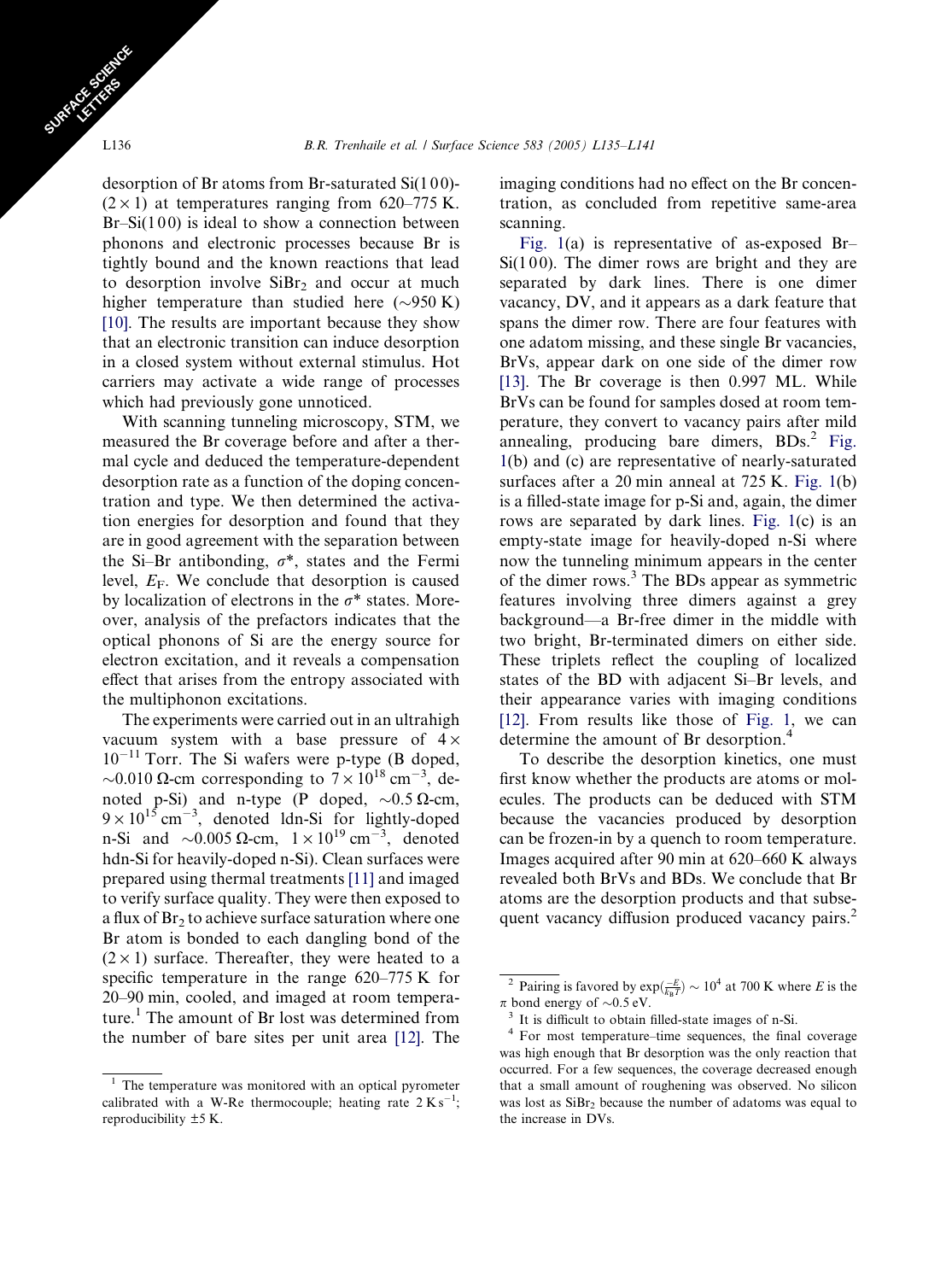<span id="page-2-0"></span>

Fig. 1. (a) Filled-state image of Si(100)-(2 × 1) after passivation with Br at room temperature (100 × 100 Å<sup>2</sup>, -1.3 V). Single Br vacancies (BrVs) appear as dark spots on one side of a dimer, indicated by arrows perpendicular to the dimer row. A terrace dimer vacancy (DV) appears as a dark dimer-sized feature. (b) Filled-state image for p-Si ( $100 \times 100 \text{ Å}^2$ ,  $-0.6 \text{ V}$ ). The bright features involving three dimers are the signature of a bare dimer (BD). The initial and final coverages were 0.995 and 0.958 ± 0.003 ML, giving an average desorption rate of  $3.1 \times 10^{-5}$  MLs<sup>-1</sup>. Desorption occurred without Si removal. (c) Empty-state image for heavily-doped n-Si ( $100 \times 100 \text{ Å}^2$ , +1.3 V). The tunneling minimum now appears in the center of the dimer row but BDs still appear as triplets with bright features on either side of the Br-free dimer as indicated by arrows. The initial and final coverages were 0.996 and  $0.974 \pm 0.003$  ML, giving an average desorption rate of  $1.8 \times 10^{-5}$  MLs<sup>-1</sup>.

Moreover, the ratio of single to paired vacancies decreased with increasing temperature, consistent with a greater diffusion length at higher temperature.

Experiments like those leading to Fig. 1 were done for each sample type at multiple temperatures following the protocol described above. From analysis of first-order Arrhenius plots, we deduced activation energies that are much lower than the Si–Br bond strength of  $\sim$ 3.8 eV [\[14\]](#page-6-0) and prefactors much smaller than a typical attempt frequency of  $\sim 10^{13}$  s<sup>-1</sup>. This indicates that desorption is not thermally-activated Si–Br bond breaking. We argue below that the underlying processes are electron-activated.

Atomic desorption follows first order kinetics with the rate being

$$
r = -\frac{\mathrm{d}\theta}{\mathrm{d}t} = k\theta\tag{1}
$$

where k is the rate constant,  $\theta$  is the Br concentration, and  $t$  is time. Assuming that desorption is electronically-activated and involves electron localization in the Si–Br antibonding level at energy  $E_{\sigma^*}$ , the rate constant is  $k = IP$  where I is the electron capture rate in units of  $s^{-1}$ . Capture produces a state with one extra electron via a Franck–Condon transition, and the probability that this state will lead to Br desorption is P. From Eyring theory [\[15\],](#page-6-0)

$$
I = A \exp\left(\frac{-\Delta G}{k_{\rm B}T}\right) \tag{2}
$$

where A is a constant and  $\Delta G = \Delta H - T \Delta S$  is the difference in free energy between the ground state and the excited state with an electron in  $\sigma^*$ . The change in entropy,  $\Delta S$ , can be split into three parts—one associated with adding an electron to the  $\sigma^*$  state,  $\Delta S_e$ , one associated with the phonons involved in the excitation process,  $\Delta S_{\text{pho}}$ , to be discussed below, and one associated with any other changes in the molecular reaction,  $\Delta S_{other}$ , presumed to be the same for each sample.  $\Delta S_e$  can be related to the chemical potential,  $\mu$ , through the thermodynamic relation,  $\mu = -T \frac{\Delta S_e}{\Delta N}$ , where  $\Delta N = -1$  is the change in the number of electrons. Moreover, the enthalpy  $\Delta H \approx \Delta E = E_{\sigma^*}$  where we have defined  $E = 0$  for the ground state. Thus, the capture rate can be written

$$
I = A \exp\left(\frac{\Delta S_{\text{pho}} + \Delta S_{\text{other}}}{k_{\text{B}}}\right) \exp\left(-\frac{E_{\sigma^*} - \mu}{k_{\text{B}}T}\right) \quad (3)
$$

where  $\mu = E_F$ . The rate constant is then

$$
k = v \exp\left(-\frac{\varepsilon}{k_{\rm B}T}\right) \tag{4}
$$

where  $v = PA \exp(\frac{\Delta S_{\text{pho}} + \Delta S_{\text{other}}}{k_B})$  is the prefactor and  $\varepsilon = |E_{\sigma^*} - E_F| \gg k_B T$  is the activation energy. From Eq. (1),

SURFACE SCIENCE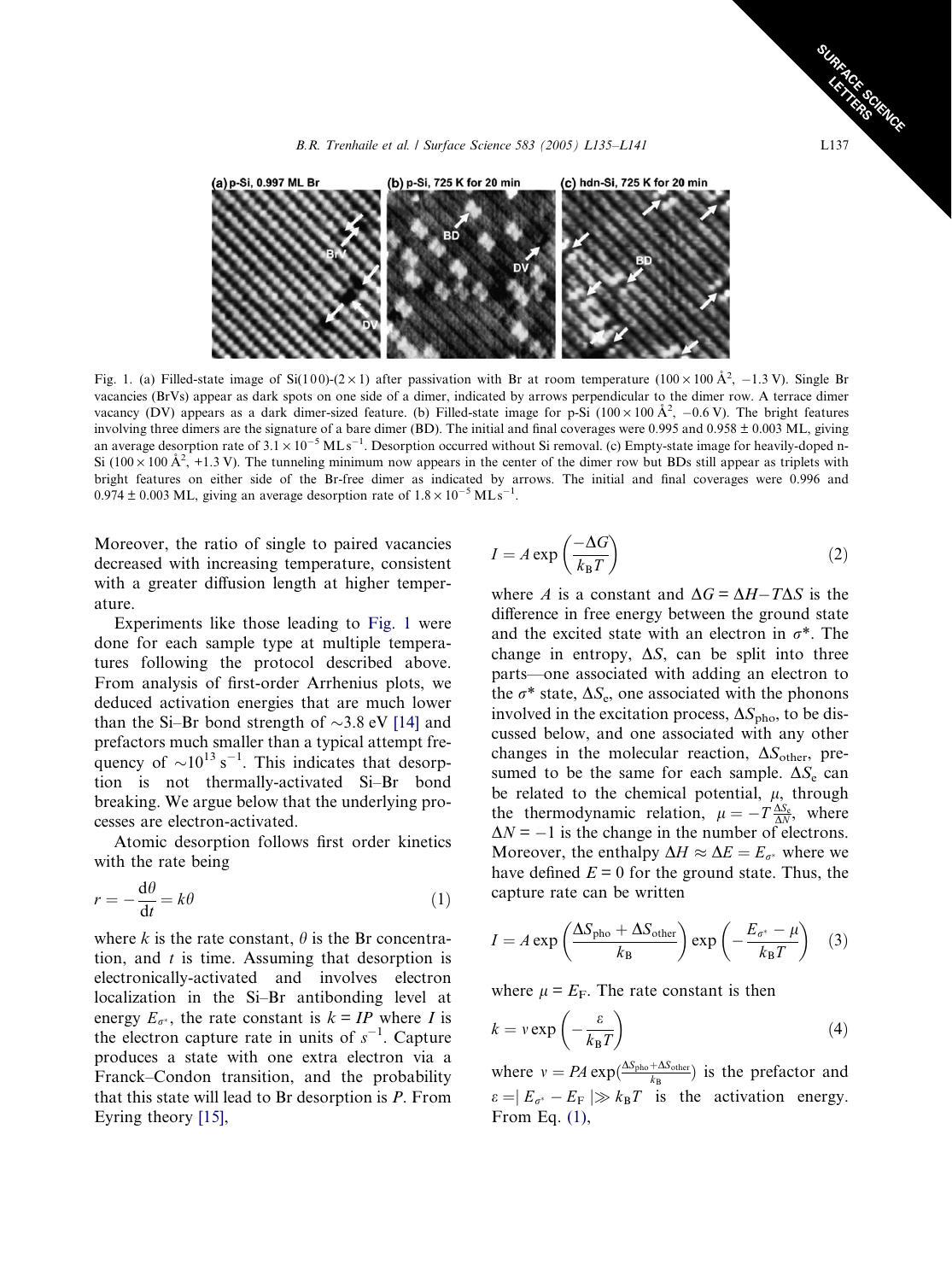L138 B.R. Trenhaile et al. / Surface Science 583 (2005) L135–L141

$$
\ln k = \ln \left[ \frac{1}{t} \ln \left( \frac{\theta_i}{\theta_f} \right) \right] = -\frac{\varepsilon}{k_B T} + \ln v \tag{5}
$$

Equation (5) is important because  $\theta_i$ ,  $\theta_f$ , and t are known in each experiment. Fig. 2 then summarizes the rate constants,  $k$ , deduced for differentlydoped Si using Eq. (5). From straight-line fits, we find that  $\varepsilon_p = 1.23 \pm 0.08$  eV with  $v_p = 10^{4.0 \pm 0.5}$  s<sup>-1</sup>,  $\varepsilon_{\text{ldn}} = 0.84 \pm 0.09$  eV with  $v_{\text{ldn}} = 10^{1.0 \pm 0.5}$  s<sup>-1</sup>, and  $\varepsilon_{\text{hdn}} = 0.50 \pm 0.11 \text{ eV}$  with  $v_{\text{hdn}} = 6 \times 10^{-2.0 \pm 0.9}$  $s^{-1}$ . The desorption rates are nearly the same in the range 650–750 K, but they would be quite different at higher or lower temperature as can be deduced from Fig. 2.

If the proposed hot-electron-capture mechanism is correct, then the activation energy must track the movement of  $E_F$ . Fig. 3 shows a schematic band diagram for  $Br-Si(100)$  with the relevant energy levels at 700 K. It does not include the entropy components associated with excitation of an electron into the  $\sigma^*$  levels. The distribution of empty states deduced from scanning tunneling spectroscopy, STS, is shown above the conduction band minimum, CBM. The lowest feature arises from Si backbonds, and low-temperature STS on p-Si showed the  $\sigma^*$  levels 1.3–2.0 eV above  $E_F$ , where  $E_F$  was very close to the valence band max-



Fig. 2. Arrhenius plots for p-Si and for lightly- and heavilydoped n-Si, from which the kinetic parameters describing Br desorption were determined. The inset shows an exponential increase in  $\nu$  that accompanies an increase in  $\varepsilon$ . The inverse of the slope,  $\Delta_0$ , is  $60 \pm 5$  meV and this characteristic energy indicates that the optical phonons of Si are the energy pool needed for electron excitation.



Fig. 3. Energy level picture for Si at 700 K. The Fermi levels are indicated by the dashed lines, and the energy scale is shown on the left, with the VBM taken to be  $E = 0$ . Also depicted are Si states near the CBM and Si-Br  $\sigma^*$ -derived states that start  $\sim$ 1.1 eV above the VBM. The double-headed arrows depict the activation energies deduced from Fig. 2. Electron capture in the  $\sigma^*$  states occurs for all samples, but a shift in the Fermi level changes the internal energy of the reaction.

imum, VBM. To locate them at 700 K, we assumed that the  $\sigma - \sigma^*$  separation had the same temperature dependence as the band edges so that  $\sigma^*$  moved with the CBM [\[16\]](#page-6-0).<sup>5</sup> As shown,  $E_F$  is about 0.10 eV above the VBM for p-Si at 700 K, assuming non-degenerate doping. It is 0.48 and 0.82 eV above the VBM for lightly- and heavilydoped n-Si. The bands are drawn flat since Br adsorption eliminates the surface states in the gap [\[17–19\].](#page-6-0) This has been confirmed through low-temperature STS where  $E_F$  shifted toward the CBM from p- to n-Si.

Fig. 2 showed that the excitation energies needed to desorb Br from p-Si, ldn-Si, and hdn-Si were  $\varepsilon_p = 1.23 \pm 0.08$  eV,  $\varepsilon_{\text{ldn}} = 0.84 \pm 0.09$  eV, and  $\varepsilon_{\text{hdn}} = 0.50 \pm 0.11$  eV, respectively. The double-headed arrows in Fig. 3 show that excitations with these energies could result in electron capture in Si–Br  $\sigma^*$  states. Significantly, the changes in these values are in excellent agreement with the Fermi level shift associated with doping, again implicating the  $\sigma^*$  states.

After electron capture, Br desorption proceeds through the mechanisms described by conven-

<span id="page-3-0"></span>SURFACE SCIENCE CE STRES

Pankove [\[16\]](#page-6-0) discussed the temperature dependence of semiconductor band gaps. For silicon, the bulk band gap decreases from 1.00 eV at 620 K to 0.93 eV at 775 K.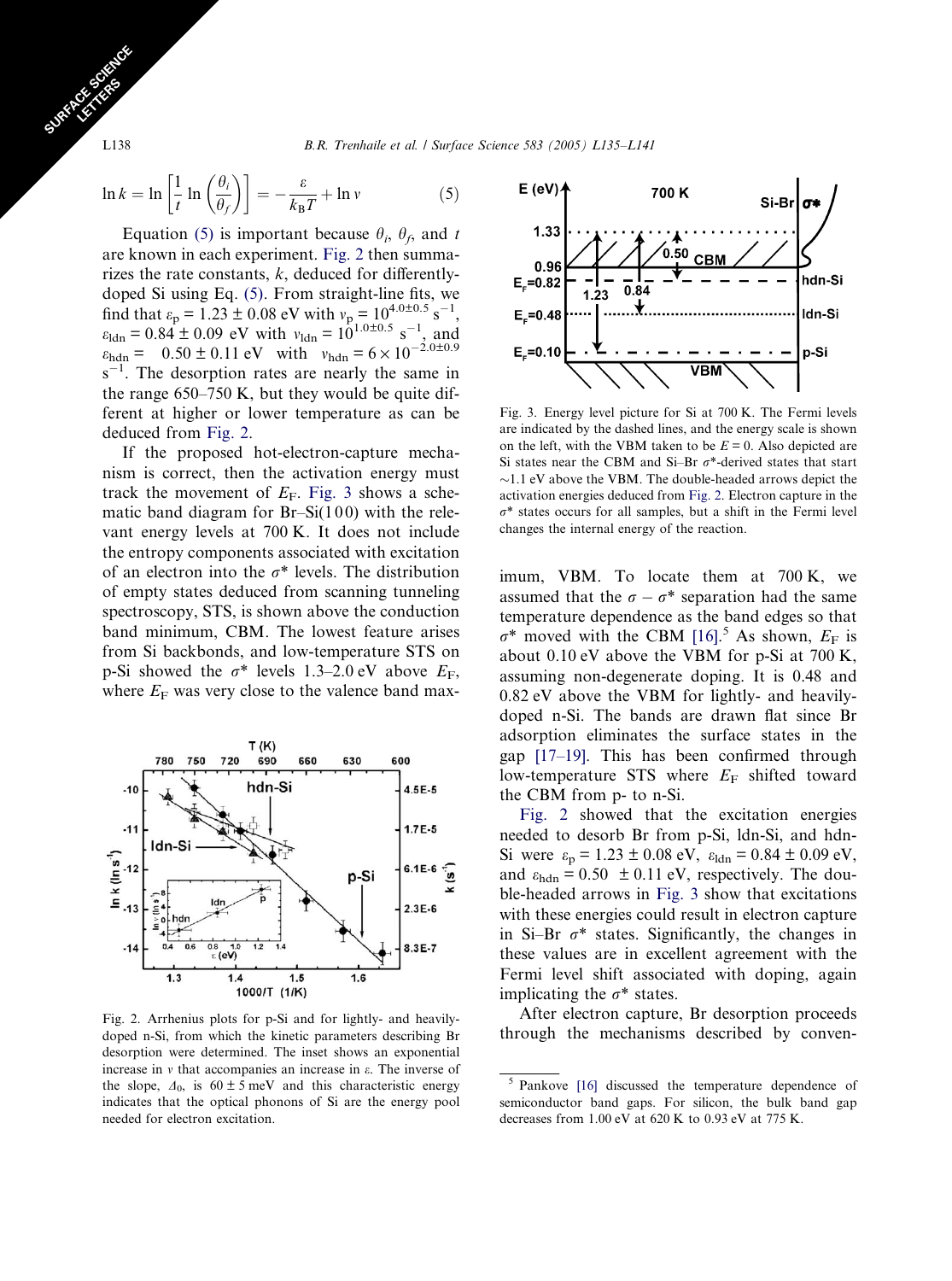tional electron-stimulated desorption [\[1\].](#page-5-0) Determination of excited state lifetimes and the detailed ejection pathway would require extensive theoretical analysis that is beyond the scope of this study. Although, to our knowledge, no calculation of lifetimes for excited states of  $Br-S(100)$  have been undertaken, a previous study showed that capture of an electron in the  $\sigma^*$  states induced Br hopping at room temperature [\[13\]](#page-6-0). If the state is sufficiently long-lived to cause hopping, it should also be sufficient to induce atom ejection at higher temperature.

Insight into the underlying thermodynamics of desorption can be gained by analysis of the prefactors. From experiment,  $\nu$  spans almost six orders of magnitude which, at first glance, seems difficult to rationalize since the samples are the same except for their doping. The variation in the prefactors follows naturally, however, if we return to Eq. [\(3\)](#page-2-0) and recognize the significance of the entropy term,  $\exp(\frac{\Delta S_{\text{pho}}}{k_B})$ , included in the prefactor. The Eyring model describes activation as a change in Gibbs free energy, not simply the change in enthalpy or internal energy. The observation that an increase in  $\epsilon$  is compensated by an exponential increase in  $\nu$  is well known from the literature of biological, chemical, and physical processes as the Meyer–Neldel rule [\[20,21\].](#page-6-0)

The Meyer–Neldel rule states that for groups of related processes whose rate constants are given by Eq. [\(4\)](#page-2-0), the prefactor and activation energy are related by

$$
\ln v = a + b\varepsilon \tag{6}
$$

where  $a$  and  $b$  are positive constants. Peacock-Lopez and Suhl [\[22\],](#page-6-0) and later Yelon and Movaghar (YM) showed that the compensation effect can be obtained by counting the number of ways in which the heat bath can supply the elementary excitations (phonons) necessary to overcome the activation energy. It was shown that compensation is expected when the activation energy for a reaction is large compared to  $k_BT$  and to the elementary excitations of the system [\[21,23\]](#page-6-0). From the YM model,  $\Delta_0 = \frac{1}{b}$  gives an order of magnitude estimate of the energy that is characteristic of the relevant elementary excitations [\[24\]](#page-6-0). From the Meyer–Neldel rule, one can expect a cross-over

in the rates at some isokinetic temperature,  $T_{\text{iso}}$ , that is given by  $\frac{A_0}{k_B}$ . From [Fig. 2,](#page-3-0) we see rate crossings at  $\sim$ 700 K and a common point is within experimental uncertainty.

The inset of [Fig. 2](#page-3-0) shows lnv vs.  $\varepsilon$  for hot-electron induced desorption from  $Br-Si(100)$ . From the best fit,  $\Delta_0 = 60 \pm 5$  meV. From the YM model,  $\Delta_0$  depends on both the phonon frequency and the electron–phonon coupling constant. While an exact prediction of the energy would require the coupling constant for multiphonon processes in silicon, our value is consistent with what has been observed for processes attributed to coupling with the optical phonon bath. In particular, Yelon et al. fitted the data for experiments on deep trapping in crystalline silicon and found a  $\Delta_0$  value of  $50 \pm 25$  meV [\[21\].](#page-6-0) They also showed that values of  $\Delta_0$  in the range of 35–70 meV are plausible for coupling to optical phonons for semiconductors with bandgaps of  $1-2$  eV  $[20,21]$ . Thus, we conclude that the optical-phonon bath provides the energy for the electronic excitation.

We emphasize that the cross-over point is usually inferred from extrapolation of Arrhenius plots, and the actual observation of the cross-over provides strong evidence that the compensation effect did not arise from errors in data collecting. Cross-over is only possible if the localized  $\sigma^*$  states are thermodynamically inseparable from the phonons due to their strong coupling to the lattice. This implies a transition to a thermodynamic state defined by the excited Si–Br bond and the phonon population in a certain interaction volume, rather than a simple electronic transition over a barrier e. While we cannot further specify the details of the mechanism for the multiphonon excitation process, we speculate that the process is similar to the models proposed for multiphonon carrier transitions in semiconductors. These models involve the capture of excited carriers by defect states that are strongly coupled to the lattice [\[25,26\].](#page-6-0)

[Fig. 4](#page-5-0) is a schematic of hot-electron capture. The wavy lines represent phonons combining to give the electron the energy needed to reach the  $\sigma^*$  state. Excitation occurs in some interaction volume around the Si–Br bond and can, in principle, come from any occupied level. The number of

SURFACE SCIENCE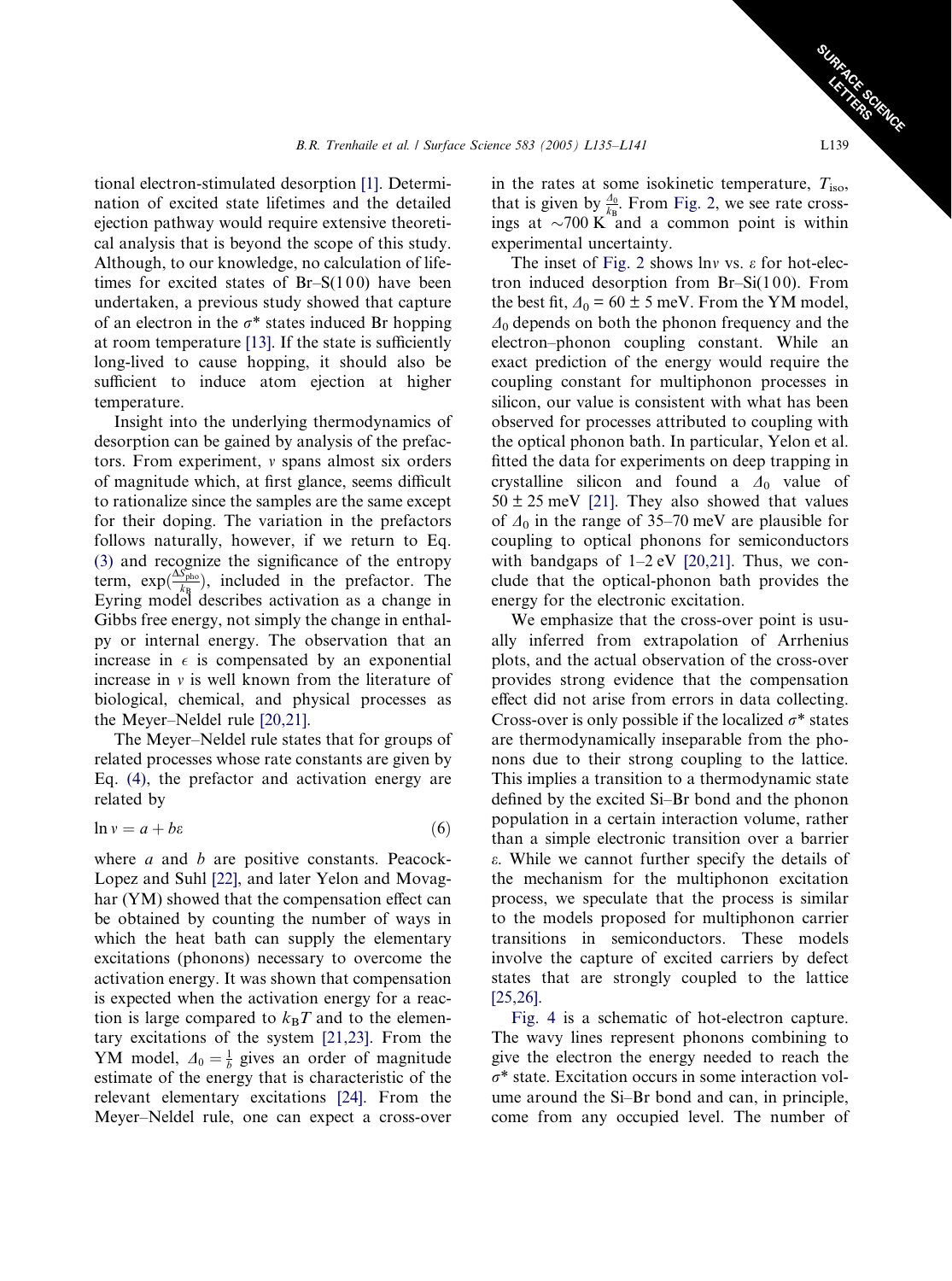

Fig. 4. A schematic of multiphonon excitation of an electron into a  $\sigma^*$  state from within an interaction volume around the Si–Br bond. The excitation rate includes an entropy term that describes the way that phonons can assemble to provide the needed energy. The entropy compensates the change in  $(E_{\sigma^*} - E_F)$  caused by doping. Capture can result in Br desorption via a Franck–Condon transition.

phonons required depends on the internal energy of the electron relative to  $\sigma^*$ . The electronic transitions are not the same for p- and n-Si because doping shifts the chemical potential. This shift is compensated by a corresponding change in entropy,  $\Delta S_{\rm pho}$ , associated with the number of ways the phonons can assemble to provide the needed energy. The electron transition rate is determined by competition between entropy and the chemical potential, and, for  $T > T_{\text{iso}}$ , this rate becomes greater for p-Si, leading to a higher Br desorption rate.<sup>6</sup>

Hot-electron stimulated desorption also provides an answer to an important question related to roughening/etching of  $Si(100)$ . The reaction sequence in both cases calls for the transfer of a halogen atom from one Si atom of a surface dimer to the other, followed by the transfer of the first Si atom onto the terrace and then the desorption of the  $SiBr<sub>2</sub>$  species (etching) or the transfer of the halogen atoms and the remaining Si atom to the terrace (roughening) [\[27,28\]](#page-6-0). Roughening/etching requires bare dimers, and saturated surfaces have none. Nonetheless, a saturated surface does roughen, albeit slowly, at elevated temperature [\[12,29\].](#page-6-0) From the above discussion, ESD provides the needed

<sup>6</sup> Detailed balance does not apply because electron excitation and capture are irreversible.

mechanism for creation of bare dimers—and allows the surface to undergo other reactions.

We have shown that desorption can be induced by thermally-activated internal electrons. The broader implication is that one should expect thermally-excited carriers to activate a wide variety of reactions. For complex reaction sequences, as in catalysis, it is likely that they contribute at several stages to processes that have been attributed to thermal bond modification. From this perspective, electronic and thermal processes are inseparable. In desorption, for example, the phonons play a dual role by weakening the adatom-surface bond through vibrations and by providing the free energy needed for electron excitation.

## Acknowledgements

We thank A. Yelon, R.S. Crandall, C.M. Aldao, Abhishek Agrawal, and A.W. Signor for stimulating discussions. This work was supported by the National Science Foundation. V.N. Antonov was supported by the Department of Energy under Award No. DEFG02-91-ER45439 through the Frederick Seitz Materials Research Laboratory at the University of Illinois.

## References

- [1] R.D. Ramsier, J.T. Yates Jr., Surf. Sci. Rep. 12 (1991) 243, and references therein.
- [2] T.E. Madey, Surf. Sci. 299/300 (1994) 824, and references therein.
- [3] J. Kanasaki, T. Ishida, K. Ishikawa, K. Tanimura, Phys. Rev. Lett. 80 (1998) 4080.
- [4] K. Nakayama, J.H. Weaver, Phys. Rev. Lett. 82 (1999) 980.
- [5] B.Y. Han, K. Nakayama, J.H. Weaver, Phys. Rev. B 60 (1999) 13846.
- [6] J. Kanasaki, M. Nakamura, K. Ishikawa, K. Tanimura, Phys. Rev. Lett. 89 (2002) 257601.
- [7] T.-C. Shen, C. Wang, G.C. Abeln, J.R. Tucker, J.W. Lyding, Ph. Avouris, R.E. Walkup, Science 268 (1995) 1590.
- [8] E.T. Foley, A.F. Kam, J.W. Lyding, Ph. Avouris, Phys. Rev. Lett. 80 (1998) 1336.
- [9] K. Mochiji, M. Ichikawa, Phys. Rev. B 63 (2001) 115407.
- [10] M.C. Flowers, N.B.H. Jonathan, Y. Liu, A. Morris, Surf. Sci. 343 (1995) 133.

<span id="page-5-0"></span>SURFACE SCIENCE CE STRES